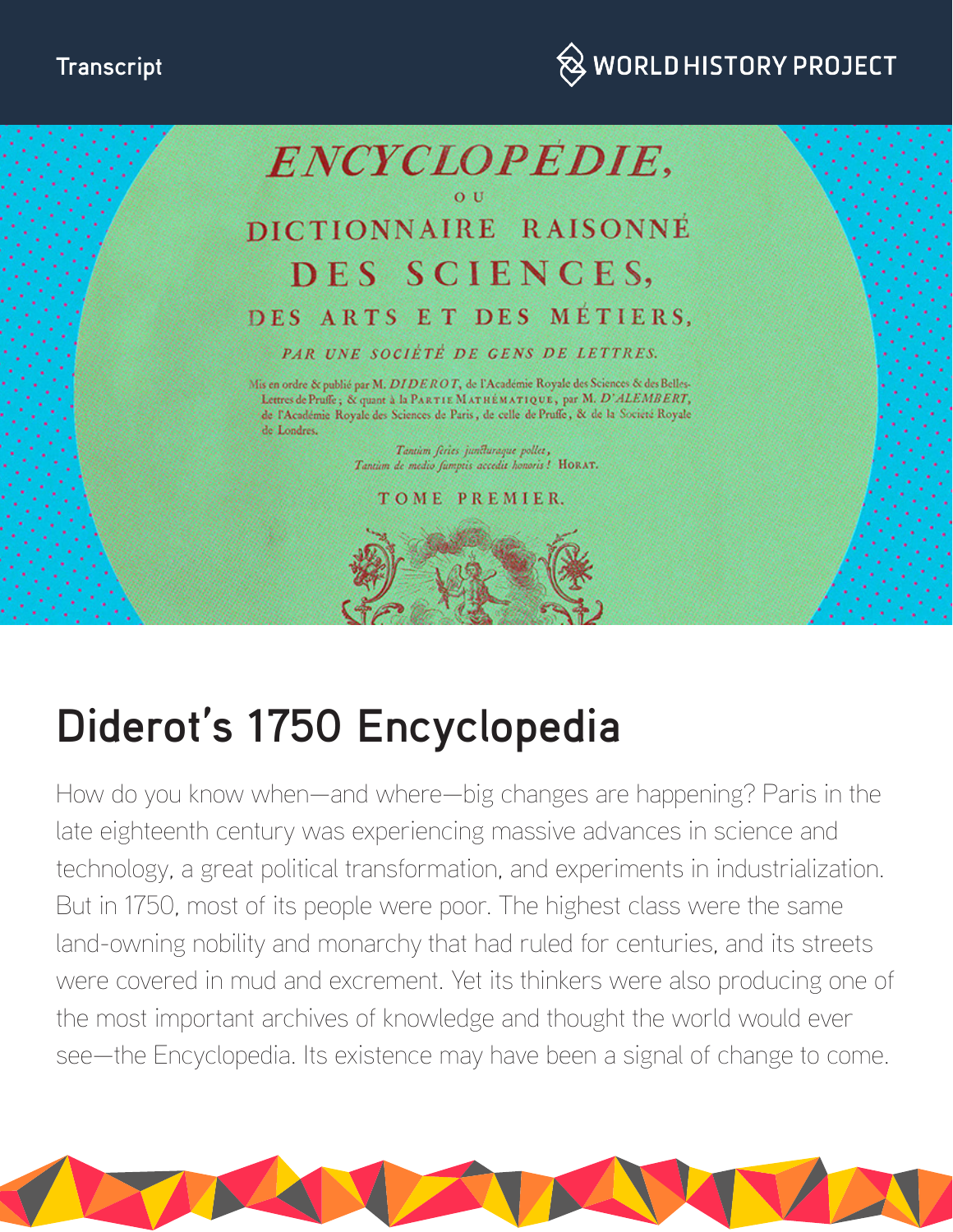

### **00:01**

*Amy Elizabeth Robinson, PhD Drawings of 18th century Paris*

# **00:55**

*Artwork depicting the wealthy in colorful, high end clothing and tall hats and wigs*

*Text: "Philosophes: Scholars who wrote about science, politics, literature, and art." "Salons: Meeting rooms, usually run by wealthy women, where new ideas were discussed."* 

#### **01:59**

*Painting of Denis Diderot*

# **03:41**

*Text and image: "Encyclopédie" illustration of fan making – image shows two people working*  Why start a history course in 1750? What makes this moment a turning point? And what makes 18th century France a good place to start?

In many ways, 18th century France was a bridge between the medieval and modern worlds. The capital city of Paris, in particular, symbolizes this bridge. The roads in Paris weren't paved and often turned into pools of mud and excrement both human and animal. But these streets were also some of the first to be illuminated at night, which gave it the nickname, the "City of Lights." This proved to be quite a contradiction.

Paris was viewed as a city where men and women of the upper classes wore fine clothes and powdered wigs. In Paris, the wealthy strolled on well-lit streets, discussing new approaches to art, philosophy, science, and politics. But when they walked the muddy streets, they sometimes paid workers to brush the filth off of them as they traveled. Here was the contradiction—while there were educated philosophes, or scholars, meeting in aristocratic salons and keeping their clothes impeccably clean, most of those living in Paris were working class or poor. They worked as artisans or servants, book binders, printers, bakers, makers of cutlery, hats and clothing, maids and horsemen, and filth-scrapers and cooks. These people were the engine of the city.

These two very different worlds converged not just in the streets of Paris, but also in one controversial—and very large—18th century publication, the "Encyclopédie," or "Encyclopedia." This encyclopedia began its life right around 1750, when Denis Diderot, a writer living in Paris, was hired to translate a two-volume English encyclopedia into French. But this simple project eventually grew into a 17-volume text—with an additional 11 volumes of illustrations—on an array of historical, philosophical, and scientific topics, plus descriptions of the various arts and trades of the 18th century. This was a monumental work, long predating Wikipedia and even before the publication of the "Encyclopedia Britannica," which your parents and grandparents probably used.

**03:06** The "Encyclopedia" was an attempt to define and alphabetize knowledge. It was the most significant example of collective learning—the sharing and preserving of knowledge across generations—in its day. It took decades to complete and had over 100 contributors. At a time when the average Paris family spent over half their income on basic bread, producing the "Encyclopedia" cost the equivalent of almost \$11 million.

> So the "Encyclopedia," like Paris, bridged the medieval and the modern. It catalogues all the ordinary trades of the 18th century, providing a window into what life was like before the Industrial Revolution. But it is also a modern critique of authority—both of the king and the Catholic Church. Many of the ideas expressed in the "Encyclopedia" contributed to social and political transformation, and eventually the French Revolution.

> > 2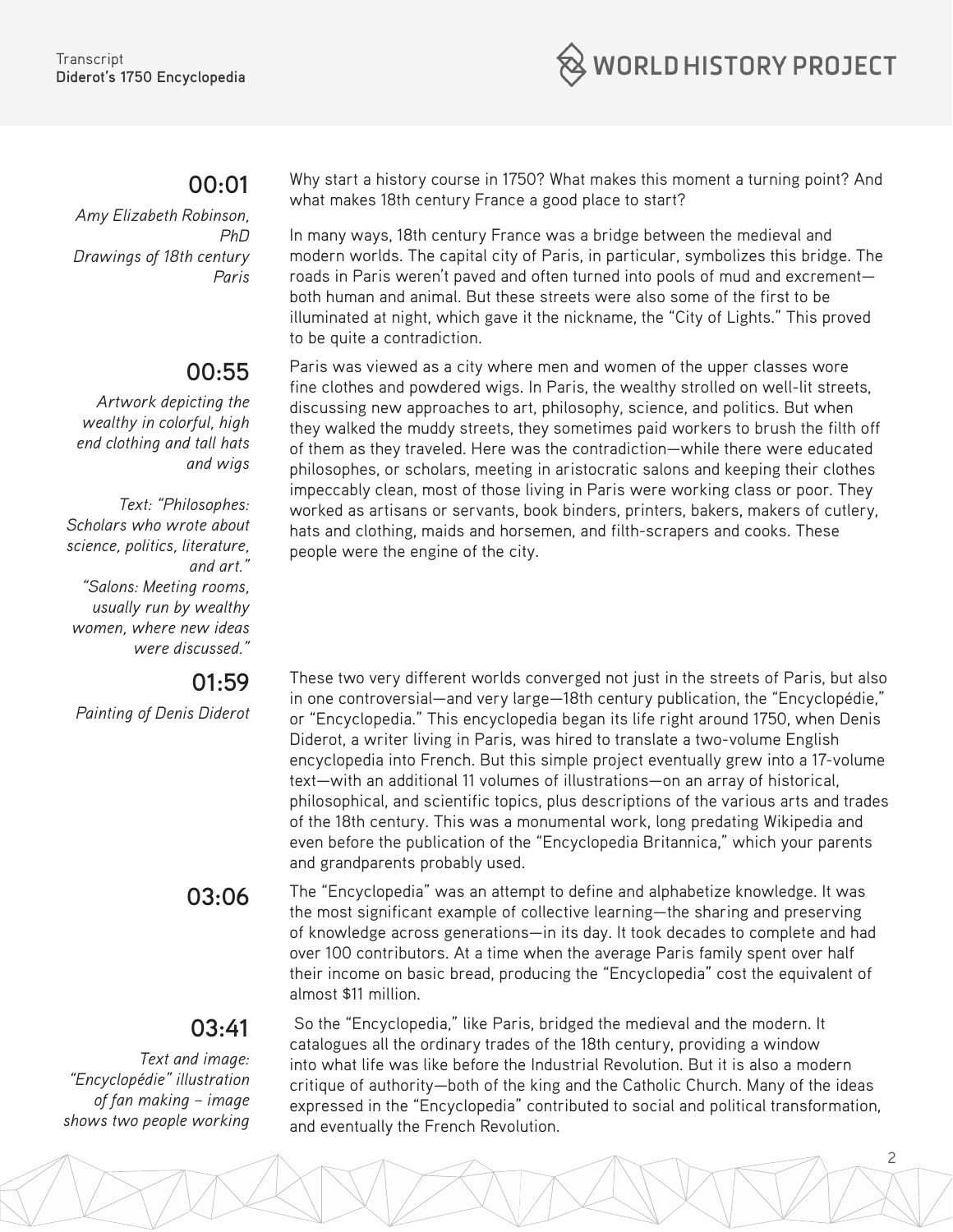

*at desks making fans, as well as close-up drawings of the fans in process*

#### **04:15**

*Drawings of tools from the "Encyclopédie"; a diagram of sail-making.*

# **04:46**

*Image of 'Chateáu de Vincennes', the prison where Diderot was jailed in 1749 Image of The Bastille, another French prison where Voltaire was imprisoned from 1717-1718 Artwork depicting discussion in a salon*

# **05:59**

*Drawing of police storming a printing press*

# **06:38**

*The Revolutionary Encyclopedia: Challenging Tradition*

> *Painting of Madame de Pompadour*

### **07:27**

*Portraits of Frederick the Great and Catherine the Great*

One way it did this was simply by dignifying the experience of work. Common trades and materials were included in its pages, right alongside the most visionary political and philosophical ideas of the time. Sail-making and science, tobacco and tolerance, cosmology and cotton, natural rights and navigator all jostled up next to one another.

In its time, the "Encyclopedia" was extremely controversial and it even landed Diderot in jail. In 18th century France, it was dangerous to write anything that seemed to call into question social hierarchies, and the authority of king or church. But there were many scholars who were doing just that. The French authorities used spies and the threat of imprisonment, torture, or even death to scare authors. Some critics, like Voltaire, went into exile. Others worked in secret and published anonymously. Still, ideas spread. New ideas about representative government, the consent of the governed, and freedom of speech and press were discussed in salons and on the pages of anonymous written works. Innovations in printing, coupled with an increase in literacy, meant that these ideas were also being discussed beyond France. These ideas made their way along networks of trade and communication throughout Europe and the Americas.

This atmosphere of new ideas and debate set the stage for the political revolutions of the 18th and 19th centuries in the American colonies, France, Haiti, and Latin America.

This is why Diderot was jailed. The French police and book censors were always looking for works that challenged the established authority of church and state. King and priest alike were afraid of the "Encyclopedia" and its radical ideas. The state banned its publication.

But together, the philosophes who contributed to the "Encyclopedia" made up a who's who of intellectual France, and the king couldn't jail them all. They were educated men—well-connected, white, and middle class, plus a few aristocrats, too. Historians think that two women may have contributed anonymously to the work. We know that other women hosted salons or provided financial support. The most famous patron and protector of the Encyclopedia was Madame de Pompadour, mistress of the French king Louis XV. So here is another contradiction. Why would the mistress of the king support such a dangerous work?

Actually, several European kings and queens—known as enlightened monarchs did. Frederick the Great of Prussia and Catherine the Great of Russia both acted as patrons of certain philosophes. Catherine paid Diderot an annual fee for the upkeep of his library, which she inherited after his death. Frederick gave Voltaire a place to hide and work when he was exiled from Paris. So there were people in high places who appreciated the "Encyclopedia." These enlightened aristocrats and monarchs may have sensed the change in the political air, and thought it was better to support reform than to repress change and risk revolution.

3